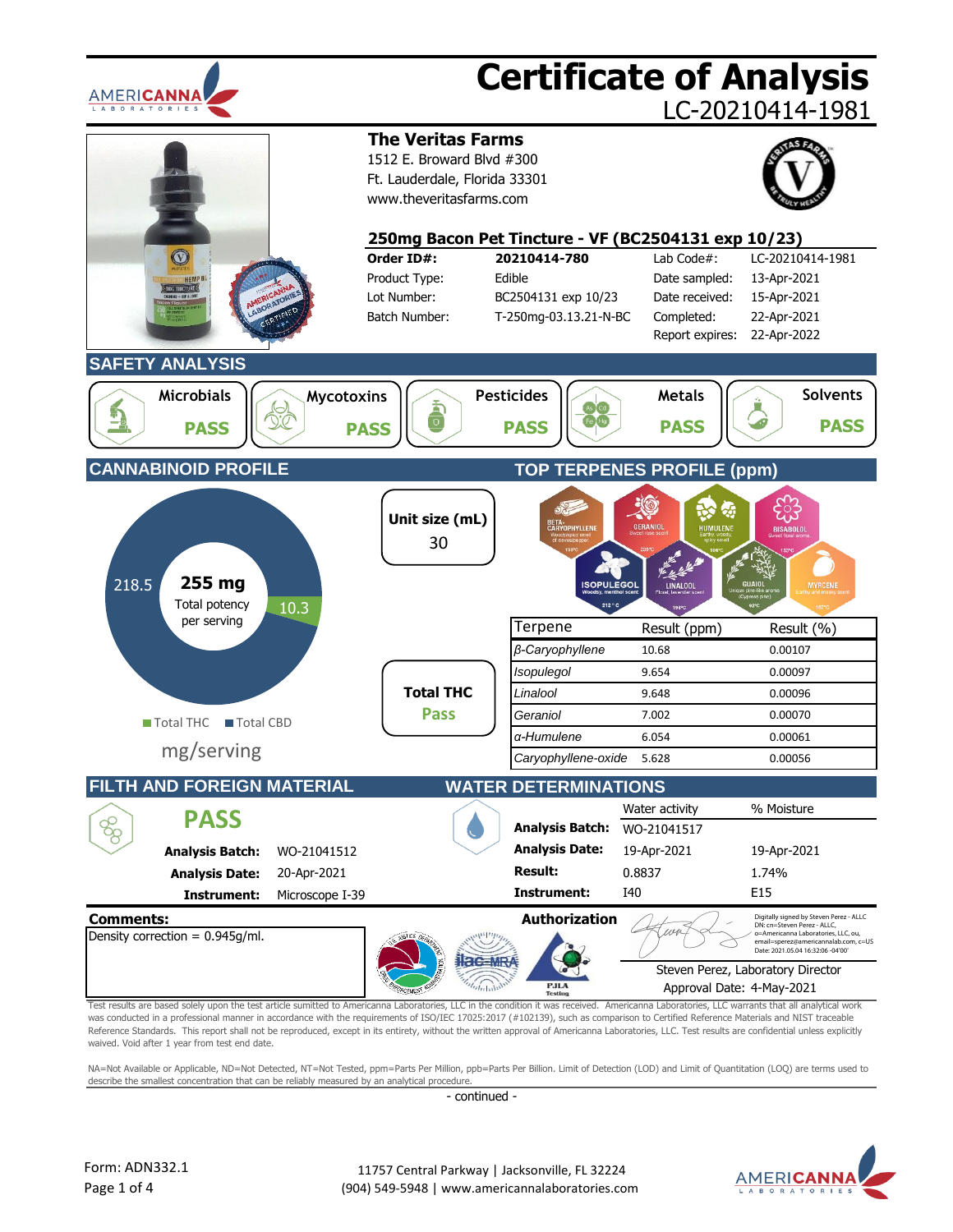

# **Certificate of Analysis** LC-20210414-1981

## **CANNABINOIDS**

| <b>Analyte</b>                                                                            | $\frac{0}{0}$ | mg/mL     | mg/unit   | LOD(%)                                                                                                                          |                              |                    |
|-------------------------------------------------------------------------------------------|---------------|-----------|-----------|---------------------------------------------------------------------------------------------------------------------------------|------------------------------|--------------------|
| THCA-A                                                                                    | 0.0126        | 0.1195    | 3.585     | 0.008                                                                                                                           | <b>Total THC<sup>a</sup></b> | $0.34$ mg/g        |
| Δ9-THC                                                                                    | 0.0251        | 0.2374    | 7.122     | 0.008                                                                                                                           | 0.036%                       |                    |
| <b>CBDA</b>                                                                               | <b>ND</b>     | ND.       | ND.       | 0.008                                                                                                                           |                              | <b>PASS</b>        |
| <b>CBD</b>                                                                                | 0.771         | 7.282     | 218.5     | 0.008                                                                                                                           |                              |                    |
| <b>CBN</b>                                                                                | <b>ND</b>     | ND.       | <b>ND</b> | 0.008                                                                                                                           | Total CBD <sup>b</sup>       | $7.3$ mg/g         |
| <b>CBDV</b>                                                                               | ND            | ND        | ND        | 0.008                                                                                                                           |                              |                    |
| $\triangle$ 8-THC                                                                         | <b>ND</b>     | <b>ND</b> | ND.       | 0.008                                                                                                                           |                              | 218 mg/unit        |
| <b>THCV</b>                                                                               | <b>ND</b>     | <b>ND</b> | ND.       | 0.008                                                                                                                           |                              |                    |
| <b>CBG</b>                                                                                | 0.0435        | 0.4107    | 12.32     | 0.008                                                                                                                           | TOTAL <sup>c</sup>           | $8.5 \text{ mg/g}$ |
| <b>CBGA</b>                                                                               | 0.0122        | 0.1157    | 3.471     | 0.008                                                                                                                           |                              |                    |
| <b>CBC</b>                                                                                | 0.0353        | 0.3333    | 9.999     | 0.008                                                                                                                           |                              | 255 mg/unit        |
| <b>Analysis Batch:</b><br>WO-21041510<br>Tuesday, April 20, 2021<br><b>Analysis Date:</b> |               |           |           | <sup>a</sup> Total THC is calculated as THC + (THCA $\times$ 0.877).<br>Total CBD is calculated as CBD + (CBDA $\times$ 0.877). |                              |                    |

| <b>Total THC<sup>a</sup></b>  | $0.34$ mg/g |  |  |
|-------------------------------|-------------|--|--|
| 0.036%                        | <b>PASS</b> |  |  |
| <b>Total CBD</b> <sup>b</sup> | $7.3$ mg/g  |  |  |
| 218 mg/unit                   |             |  |  |
| <b>TOTAL</b>                  | $8.5$ mg/g  |  |  |
| 255 mg/unit                   |             |  |  |

Total CBD is calculated as CBD + (CBDA  $\times$  0.877).

 $\degree$  Total cannabinoids is the absolute sum of all cannabinoids above the level of detection.

### **TERPENES**

| <b>Analyte</b>      | Result $(\mu g/g)$ | Result (%) | <b>Analyte</b>         | Result (µg/g) |
|---------------------|--------------------|------------|------------------------|---------------|
| lg-Bisabolol        | 5.398              | 0.00054    | D-Limonene             | 4.030         |
| a-Humulene          | 6.054              | 0.00061    | Eucalyptol             | 4.246         |
| la-Pinene           | 4.458              | 0.00045    | y-Terpinene            | 4.006         |
| a-Terpinene         | 4.386              | 0.00044    | Geraniol               | 7.002         |
| β-Caryophyllene     | 10.684             | 0.00107    | Guaiol                 | 5.616         |
| β-Myrcene           | 5.184              | 0.00052    | Isopulegol             | 9.654         |
| $\beta$ -Ocimene 1  | <b>ND</b>          | ND.        | Linalool               | 9.648         |
| $\beta$ -Ocimene 2  | 4.186              | 0.00042    | Nerolidol 1            | 2.882         |
| $\beta$ -Pinene     | 4.130              | 0.00041    | Nerolidol 2            | 3.642         |
| Camphene            | <b>ND</b>          | <b>ND</b>  | p-Cymene               | 2.402         |
| Caryophyllene-oxide | 5.628              | 0.00056    | Terpinolene            | 4.434         |
| δ-3-Carene          | 4.114              | 0.00041    | <b>Total Terpenes:</b> | 111.78        |

| <b>Analyte</b>      | Result (µg/g) | Result (%) | Analyte                | Result (µg/g) | Result $(% )$ |
|---------------------|---------------|------------|------------------------|---------------|---------------|
| a-Bisabolol         | 5.398         | 0.00054    | D-Limonene             | 4.030         | 0.00040       |
| a-Humulene          | 6.054         | 0.00061    | Eucalyptol             | 4.246         | 0.00042       |
| a-Pinene            | 4.458         | 0.00045    | y-Terpinene            | 4.006         | 0.00040       |
| a-Terpinene         | 4.386         | 0.00044    | Geraniol               | 7.002         | 0.00070       |
| β-Caryophyllene     | 10.684        | 0.00107    | Guaiol                 | 5.616         | 0.00056       |
| β-Myrcene           | 5.184         | 0.00052    | Isopulegol             | 9.654         | 0.00097       |
| <b>B-Ocimene 1</b>  | ND.           | ND.        | Linalool               | 9.648         | 0.00096       |
| <b>B-Ocimene 2</b>  | 4.186         | 0.00042    | Nerolidol 1            | 2.882         | 0.00029       |
| <b>B-Pinene</b>     | 4.130         | 0.00041    | Nerolidol 2            | 3.642         | 0.00036       |
| Camphene            | ND.           | ND.        | p-Cymene               | 2.402         | 0.00024       |
| Caryophyllene-oxide | 5.628         | 0.00056    | Terpinolene            | 4.434         | 0.00044       |
| δ-3-Carene          | 4.114         | 0.00041    | <b>Total Terpenes:</b> | 111.78        | 0.0112        |
| $LOD = 0.0002%$     |               |            | Total (µg/unit):       | 3353.52       |               |

#### **Analysis Batch:** WO-21041516 **Test Method:** SOP 6.9 **Analysis Date: Instrument:** Sunday, April 18, 2021

Test Method: SOP 6.6 (HPLC)

**Instrument:** Agilent HPLC Instrument 33

Instrument: Agilent GC-FID/MS, Instrument 36



Test results are based solely upon the test article sumitted to Americanna Laboratories, LLC in the condition it was received. Americanna Laboratories, LLC warrants that all analytical work was conducted in a professional manner in accordance with the requirements of ISO/IEC 17025:2017 (#102139), such as comparison to Certified Reference Materials and NIST traceable Reference Standards. This report shall not be reproduced, except in its entirety, without the written approval of Americanna Laboratories, LLC. Test results are confidential unless explicitly waived. Void after 1 year from test end date.

NA=Not Available or Applicable, ND=Not Detected, NT=Not Tested, ppm=Parts Per Million, ppb=Parts Per Billion. Limit of Detection (LOD) and Limit of Quantitation (LOQ) are terms used to describe the smallest concentration that can be reliably measured by an analytical procedure.

- continued -

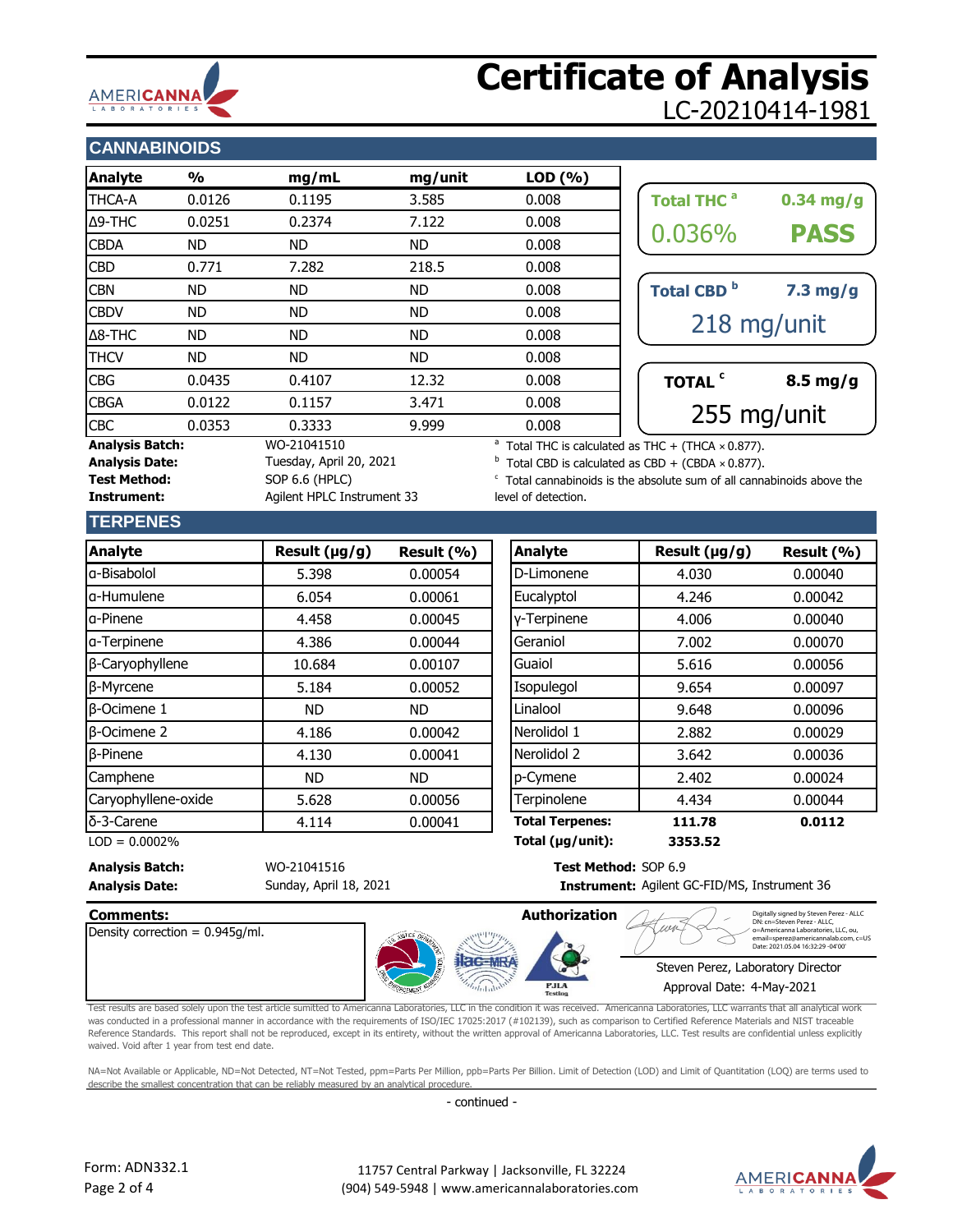

# **Certificate of Analysis** LC-20210414-1981

# **PESTICIDES**

| <b>Analyte</b><br><b>Analyte</b><br>Result (µg/g)<br><b>Action Level</b><br><b>Action Level</b><br>ND - Pass<br>Hexythiazox<br>0.30<br>2.00<br>3.00<br><b>ND</b><br>Pass<br>0.10<br>Imazalil<br>$\sim$<br>Imidacloprid<br>2.00<br>ND.<br>Pass<br>1.00<br>$\overline{\phantom{a}}$<br>3.00<br>$\overline{\text{ND}}$ -<br>Pass<br>1.00<br>Kresoxim methyl<br>3.00<br>0.10<br>$ND -$<br>Pass<br>Malathion<br>$0.015 - Pass$<br>3.00<br>0.10<br>Metalaxyl<br>Methiocarb<br>3.00<br>$ND -$<br>Pass<br>0.10<br>0.50<br>$ND -$<br>Pass<br>Methomyl<br>0.10<br>0.10<br>Mevinphos (I/II)<br><b>ND</b><br>Pass<br>0.10<br>$\overline{\phantom{a}}$<br>3.00<br>3.00<br>ND.<br>Pass<br>Myclobutanil<br>$\overline{\phantom{a}}$<br><b>ND</b><br>0.05<br>Pass<br>Naled<br>0.50<br>$\sim$<br>1.50<br>0.10<br>ND.<br>Pass<br>$\overline{\phantom{a}}$<br>Oxamyl<br>0.10<br>$ND -$<br>0.20<br>Pass<br>Phosmet<br>0.10<br>ND.<br>Pass<br>Piperonyl butoxide<br>3.00<br>$\overline{\phantom{a}}$<br>0.20<br>$ND -$<br>Pass<br>Prallethrin<br>0.40<br>0.10<br><b>ND</b><br>Pass<br>1.00<br>Propiconazole<br>$\overline{\phantom{a}}$<br>$\overline{ND}$<br>Pass<br>0.10<br>2.10<br>Propoxur<br>$\overline{\phantom{a}}$<br>3.00<br><b>ND</b><br>Pass<br>1.00<br>Pyrethrins<br>$\overline{\phantom{a}}$<br>Pass<br>0.10<br>$ND -$<br>3.00<br>Pyridaben<br>$ND -$<br>3.00<br>0.10<br>Pass<br>Spinetoram (J/L)<br>Pass<br>1.50<br>ND.<br>3.00<br>$\overline{\phantom{a}}$<br>Spinosad A + D<br>3.00<br>$ND -$<br>Pass<br>3.00<br>Spiromesifen<br>0.10<br><b>ND</b><br>Pass<br>3.00<br>$\overline{\phantom{a}}$<br>Spirotetramat<br>2.00<br><b>ND</b><br>Pass<br>Spiroxamine (I/II)<br>0.10<br>$\overline{\phantom{a}}$<br><b>ND</b><br>Pass<br>0.10<br>Tebuconazole<br>1.00<br>$\overline{\phantom{a}}$<br>2.00<br><b>ND</b><br>Pass<br>Thiacloprid<br>0.10<br>$\overline{\phantom{a}}$<br>$ND -$<br>Pass<br>3.00<br>1.00<br>Thiamethoxam<br>Trifloxystrobin<br>3.00<br>Test Method: SOP 6.7<br>WO-21041514<br>Monday, April 19, 2021<br>Instrument: Agilent LC-MS/MS, Instrument 32<br><b>Action Limit</b><br>Result<br><b>Report</b><br><b>LOD</b><br>0.005<br>0.020<br><b>ND</b><br>Pass<br>0.020<br><b>ND</b><br>Pass<br>0.005<br>Test Method: SOP 6.7<br>WO-21041514<br>Monday, April 19, 2021<br>Instrument: Agilent LC-MS/MS, Instrument 32 | <b>PESIIUIDES</b> |  |                      |                                                                        |
|-------------------------------------------------------------------------------------------------------------------------------------------------------------------------------------------------------------------------------------------------------------------------------------------------------------------------------------------------------------------------------------------------------------------------------------------------------------------------------------------------------------------------------------------------------------------------------------------------------------------------------------------------------------------------------------------------------------------------------------------------------------------------------------------------------------------------------------------------------------------------------------------------------------------------------------------------------------------------------------------------------------------------------------------------------------------------------------------------------------------------------------------------------------------------------------------------------------------------------------------------------------------------------------------------------------------------------------------------------------------------------------------------------------------------------------------------------------------------------------------------------------------------------------------------------------------------------------------------------------------------------------------------------------------------------------------------------------------------------------------------------------------------------------------------------------------------------------------------------------------------------------------------------------------------------------------------------------------------------------------------------------------------------------------------------------------------------------------------------------------------------------------------------------------------------------------------------------------------------------------------------------------------------------------------------------------------------|-------------------|--|----------------------|------------------------------------------------------------------------|
| Abamectin<br>Acephate<br>Acequinocyl<br>Acetamiprid<br>Aldicarb<br>Azoxystrobin<br>Bifenazate<br>Carbaryl<br>Carbofuran<br>Chlorantraniliprole<br>Chlorfenapyr<br>Chlorpyrifos<br>Coumaphos<br>Daminozide<br>Diazinon<br><b>Dichlorvos</b><br>Dimethoate<br>Dimethomorph (I/II)<br>Ethoprophos<br>Etofenprox<br>Etoxazole<br>Fenhexamid<br>Fenoxycarb<br>Fenpyroximate<br>Fipronil<br>Flonicamid<br>Fludioxonil<br>$LOD = 0.01 \mu g/g$<br><b>Analysis Batch:</b><br><b>Analysis Date:</b><br><b>MYCOTOXINS</b><br><b>Analyte</b><br>Aflatoxin, Total<br>Ochratoxin A<br>* Total Aflatoxin includes B1, B2, G1 and G2.<br><b>Analysis Batch:</b><br><b>Analysis Date:</b>                                                                                                                                                                                                                                                                                                                                                                                                                                                                                                                                                                                                                                                                                                                                                                                                                                                                                                                                                                                                                                                                                                                                                                                                                                                                                                                                                                                                                                                                                                                                                                                                                                                     |                   |  |                      | Result $(\mu g/g)$                                                     |
|                                                                                                                                                                                                                                                                                                                                                                                                                                                                                                                                                                                                                                                                                                                                                                                                                                                                                                                                                                                                                                                                                                                                                                                                                                                                                                                                                                                                                                                                                                                                                                                                                                                                                                                                                                                                                                                                                                                                                                                                                                                                                                                                                                                                                                                                                                                               |                   |  |                      | ND - Pass                                                              |
|                                                                                                                                                                                                                                                                                                                                                                                                                                                                                                                                                                                                                                                                                                                                                                                                                                                                                                                                                                                                                                                                                                                                                                                                                                                                                                                                                                                                                                                                                                                                                                                                                                                                                                                                                                                                                                                                                                                                                                                                                                                                                                                                                                                                                                                                                                                               |                   |  |                      | ND - Pass                                                              |
|                                                                                                                                                                                                                                                                                                                                                                                                                                                                                                                                                                                                                                                                                                                                                                                                                                                                                                                                                                                                                                                                                                                                                                                                                                                                                                                                                                                                                                                                                                                                                                                                                                                                                                                                                                                                                                                                                                                                                                                                                                                                                                                                                                                                                                                                                                                               |                   |  |                      | Pass<br>ND.<br>$\blacksquare$                                          |
|                                                                                                                                                                                                                                                                                                                                                                                                                                                                                                                                                                                                                                                                                                                                                                                                                                                                                                                                                                                                                                                                                                                                                                                                                                                                                                                                                                                                                                                                                                                                                                                                                                                                                                                                                                                                                                                                                                                                                                                                                                                                                                                                                                                                                                                                                                                               |                   |  |                      | ND - Pass                                                              |
|                                                                                                                                                                                                                                                                                                                                                                                                                                                                                                                                                                                                                                                                                                                                                                                                                                                                                                                                                                                                                                                                                                                                                                                                                                                                                                                                                                                                                                                                                                                                                                                                                                                                                                                                                                                                                                                                                                                                                                                                                                                                                                                                                                                                                                                                                                                               |                   |  |                      | ND - Pass                                                              |
|                                                                                                                                                                                                                                                                                                                                                                                                                                                                                                                                                                                                                                                                                                                                                                                                                                                                                                                                                                                                                                                                                                                                                                                                                                                                                                                                                                                                                                                                                                                                                                                                                                                                                                                                                                                                                                                                                                                                                                                                                                                                                                                                                                                                                                                                                                                               |                   |  |                      | ND - Pass                                                              |
|                                                                                                                                                                                                                                                                                                                                                                                                                                                                                                                                                                                                                                                                                                                                                                                                                                                                                                                                                                                                                                                                                                                                                                                                                                                                                                                                                                                                                                                                                                                                                                                                                                                                                                                                                                                                                                                                                                                                                                                                                                                                                                                                                                                                                                                                                                                               |                   |  |                      | ND - Pass                                                              |
|                                                                                                                                                                                                                                                                                                                                                                                                                                                                                                                                                                                                                                                                                                                                                                                                                                                                                                                                                                                                                                                                                                                                                                                                                                                                                                                                                                                                                                                                                                                                                                                                                                                                                                                                                                                                                                                                                                                                                                                                                                                                                                                                                                                                                                                                                                                               |                   |  |                      | ND<br>Pass<br>$\sim$                                                   |
|                                                                                                                                                                                                                                                                                                                                                                                                                                                                                                                                                                                                                                                                                                                                                                                                                                                                                                                                                                                                                                                                                                                                                                                                                                                                                                                                                                                                                                                                                                                                                                                                                                                                                                                                                                                                                                                                                                                                                                                                                                                                                                                                                                                                                                                                                                                               |                   |  |                      | Pass<br>ND -                                                           |
|                                                                                                                                                                                                                                                                                                                                                                                                                                                                                                                                                                                                                                                                                                                                                                                                                                                                                                                                                                                                                                                                                                                                                                                                                                                                                                                                                                                                                                                                                                                                                                                                                                                                                                                                                                                                                                                                                                                                                                                                                                                                                                                                                                                                                                                                                                                               |                   |  |                      | Pass<br>ND.<br>$\blacksquare$                                          |
|                                                                                                                                                                                                                                                                                                                                                                                                                                                                                                                                                                                                                                                                                                                                                                                                                                                                                                                                                                                                                                                                                                                                                                                                                                                                                                                                                                                                                                                                                                                                                                                                                                                                                                                                                                                                                                                                                                                                                                                                                                                                                                                                                                                                                                                                                                                               |                   |  |                      | ND - Pass                                                              |
|                                                                                                                                                                                                                                                                                                                                                                                                                                                                                                                                                                                                                                                                                                                                                                                                                                                                                                                                                                                                                                                                                                                                                                                                                                                                                                                                                                                                                                                                                                                                                                                                                                                                                                                                                                                                                                                                                                                                                                                                                                                                                                                                                                                                                                                                                                                               |                   |  |                      | - Pass<br>ND.                                                          |
|                                                                                                                                                                                                                                                                                                                                                                                                                                                                                                                                                                                                                                                                                                                                                                                                                                                                                                                                                                                                                                                                                                                                                                                                                                                                                                                                                                                                                                                                                                                                                                                                                                                                                                                                                                                                                                                                                                                                                                                                                                                                                                                                                                                                                                                                                                                               |                   |  |                      | ND - Pass                                                              |
|                                                                                                                                                                                                                                                                                                                                                                                                                                                                                                                                                                                                                                                                                                                                                                                                                                                                                                                                                                                                                                                                                                                                                                                                                                                                                                                                                                                                                                                                                                                                                                                                                                                                                                                                                                                                                                                                                                                                                                                                                                                                                                                                                                                                                                                                                                                               |                   |  |                      | Pass<br>ND -                                                           |
|                                                                                                                                                                                                                                                                                                                                                                                                                                                                                                                                                                                                                                                                                                                                                                                                                                                                                                                                                                                                                                                                                                                                                                                                                                                                                                                                                                                                                                                                                                                                                                                                                                                                                                                                                                                                                                                                                                                                                                                                                                                                                                                                                                                                                                                                                                                               |                   |  |                      | ND - Pass                                                              |
|                                                                                                                                                                                                                                                                                                                                                                                                                                                                                                                                                                                                                                                                                                                                                                                                                                                                                                                                                                                                                                                                                                                                                                                                                                                                                                                                                                                                                                                                                                                                                                                                                                                                                                                                                                                                                                                                                                                                                                                                                                                                                                                                                                                                                                                                                                                               |                   |  |                      | ND - Pass                                                              |
|                                                                                                                                                                                                                                                                                                                                                                                                                                                                                                                                                                                                                                                                                                                                                                                                                                                                                                                                                                                                                                                                                                                                                                                                                                                                                                                                                                                                                                                                                                                                                                                                                                                                                                                                                                                                                                                                                                                                                                                                                                                                                                                                                                                                                                                                                                                               |                   |  |                      | - Pass<br>ND.                                                          |
|                                                                                                                                                                                                                                                                                                                                                                                                                                                                                                                                                                                                                                                                                                                                                                                                                                                                                                                                                                                                                                                                                                                                                                                                                                                                                                                                                                                                                                                                                                                                                                                                                                                                                                                                                                                                                                                                                                                                                                                                                                                                                                                                                                                                                                                                                                                               |                   |  |                      | ND - Pass                                                              |
|                                                                                                                                                                                                                                                                                                                                                                                                                                                                                                                                                                                                                                                                                                                                                                                                                                                                                                                                                                                                                                                                                                                                                                                                                                                                                                                                                                                                                                                                                                                                                                                                                                                                                                                                                                                                                                                                                                                                                                                                                                                                                                                                                                                                                                                                                                                               |                   |  |                      | ND - Pass                                                              |
|                                                                                                                                                                                                                                                                                                                                                                                                                                                                                                                                                                                                                                                                                                                                                                                                                                                                                                                                                                                                                                                                                                                                                                                                                                                                                                                                                                                                                                                                                                                                                                                                                                                                                                                                                                                                                                                                                                                                                                                                                                                                                                                                                                                                                                                                                                                               |                   |  |                      | ND - Pass                                                              |
|                                                                                                                                                                                                                                                                                                                                                                                                                                                                                                                                                                                                                                                                                                                                                                                                                                                                                                                                                                                                                                                                                                                                                                                                                                                                                                                                                                                                                                                                                                                                                                                                                                                                                                                                                                                                                                                                                                                                                                                                                                                                                                                                                                                                                                                                                                                               |                   |  |                      | ND - Pass                                                              |
|                                                                                                                                                                                                                                                                                                                                                                                                                                                                                                                                                                                                                                                                                                                                                                                                                                                                                                                                                                                                                                                                                                                                                                                                                                                                                                                                                                                                                                                                                                                                                                                                                                                                                                                                                                                                                                                                                                                                                                                                                                                                                                                                                                                                                                                                                                                               |                   |  |                      | ND - Pass                                                              |
|                                                                                                                                                                                                                                                                                                                                                                                                                                                                                                                                                                                                                                                                                                                                                                                                                                                                                                                                                                                                                                                                                                                                                                                                                                                                                                                                                                                                                                                                                                                                                                                                                                                                                                                                                                                                                                                                                                                                                                                                                                                                                                                                                                                                                                                                                                                               |                   |  |                      | ND - Pass                                                              |
|                                                                                                                                                                                                                                                                                                                                                                                                                                                                                                                                                                                                                                                                                                                                                                                                                                                                                                                                                                                                                                                                                                                                                                                                                                                                                                                                                                                                                                                                                                                                                                                                                                                                                                                                                                                                                                                                                                                                                                                                                                                                                                                                                                                                                                                                                                                               |                   |  |                      | Pass<br><b>ND</b><br>$\blacksquare$                                    |
|                                                                                                                                                                                                                                                                                                                                                                                                                                                                                                                                                                                                                                                                                                                                                                                                                                                                                                                                                                                                                                                                                                                                                                                                                                                                                                                                                                                                                                                                                                                                                                                                                                                                                                                                                                                                                                                                                                                                                                                                                                                                                                                                                                                                                                                                                                                               |                   |  |                      | ND -<br>Pass                                                           |
|                                                                                                                                                                                                                                                                                                                                                                                                                                                                                                                                                                                                                                                                                                                                                                                                                                                                                                                                                                                                                                                                                                                                                                                                                                                                                                                                                                                                                                                                                                                                                                                                                                                                                                                                                                                                                                                                                                                                                                                                                                                                                                                                                                                                                                                                                                                               |                   |  |                      | Pass<br>ND.<br>$\blacksquare$                                          |
|                                                                                                                                                                                                                                                                                                                                                                                                                                                                                                                                                                                                                                                                                                                                                                                                                                                                                                                                                                                                                                                                                                                                                                                                                                                                                                                                                                                                                                                                                                                                                                                                                                                                                                                                                                                                                                                                                                                                                                                                                                                                                                                                                                                                                                                                                                                               |                   |  |                      | ND - Pass                                                              |
|                                                                                                                                                                                                                                                                                                                                                                                                                                                                                                                                                                                                                                                                                                                                                                                                                                                                                                                                                                                                                                                                                                                                                                                                                                                                                                                                                                                                                                                                                                                                                                                                                                                                                                                                                                                                                                                                                                                                                                                                                                                                                                                                                                                                                                                                                                                               |                   |  |                      | ND - Pass                                                              |
|                                                                                                                                                                                                                                                                                                                                                                                                                                                                                                                                                                                                                                                                                                                                                                                                                                                                                                                                                                                                                                                                                                                                                                                                                                                                                                                                                                                                                                                                                                                                                                                                                                                                                                                                                                                                                                                                                                                                                                                                                                                                                                                                                                                                                                                                                                                               |                   |  |                      |                                                                        |
|                                                                                                                                                                                                                                                                                                                                                                                                                                                                                                                                                                                                                                                                                                                                                                                                                                                                                                                                                                                                                                                                                                                                                                                                                                                                                                                                                                                                                                                                                                                                                                                                                                                                                                                                                                                                                                                                                                                                                                                                                                                                                                                                                                                                                                                                                                                               |                   |  |                      |                                                                        |
|                                                                                                                                                                                                                                                                                                                                                                                                                                                                                                                                                                                                                                                                                                                                                                                                                                                                                                                                                                                                                                                                                                                                                                                                                                                                                                                                                                                                                                                                                                                                                                                                                                                                                                                                                                                                                                                                                                                                                                                                                                                                                                                                                                                                                                                                                                                               |                   |  |                      |                                                                        |
|                                                                                                                                                                                                                                                                                                                                                                                                                                                                                                                                                                                                                                                                                                                                                                                                                                                                                                                                                                                                                                                                                                                                                                                                                                                                                                                                                                                                                                                                                                                                                                                                                                                                                                                                                                                                                                                                                                                                                                                                                                                                                                                                                                                                                                                                                                                               |                   |  |                      | Unit                                                                   |
|                                                                                                                                                                                                                                                                                                                                                                                                                                                                                                                                                                                                                                                                                                                                                                                                                                                                                                                                                                                                                                                                                                                                                                                                                                                                                                                                                                                                                                                                                                                                                                                                                                                                                                                                                                                                                                                                                                                                                                                                                                                                                                                                                                                                                                                                                                                               |                   |  |                      | $\mu$ g/g                                                              |
|                                                                                                                                                                                                                                                                                                                                                                                                                                                                                                                                                                                                                                                                                                                                                                                                                                                                                                                                                                                                                                                                                                                                                                                                                                                                                                                                                                                                                                                                                                                                                                                                                                                                                                                                                                                                                                                                                                                                                                                                                                                                                                                                                                                                                                                                                                                               |                   |  |                      | $\mu$ g/g                                                              |
|                                                                                                                                                                                                                                                                                                                                                                                                                                                                                                                                                                                                                                                                                                                                                                                                                                                                                                                                                                                                                                                                                                                                                                                                                                                                                                                                                                                                                                                                                                                                                                                                                                                                                                                                                                                                                                                                                                                                                                                                                                                                                                                                                                                                                                                                                                                               |                   |  |                      |                                                                        |
|                                                                                                                                                                                                                                                                                                                                                                                                                                                                                                                                                                                                                                                                                                                                                                                                                                                                                                                                                                                                                                                                                                                                                                                                                                                                                                                                                                                                                                                                                                                                                                                                                                                                                                                                                                                                                                                                                                                                                                                                                                                                                                                                                                                                                                                                                                                               |                   |  |                      |                                                                        |
|                                                                                                                                                                                                                                                                                                                                                                                                                                                                                                                                                                                                                                                                                                                                                                                                                                                                                                                                                                                                                                                                                                                                                                                                                                                                                                                                                                                                                                                                                                                                                                                                                                                                                                                                                                                                                                                                                                                                                                                                                                                                                                                                                                                                                                                                                                                               |                   |  |                      |                                                                        |
|                                                                                                                                                                                                                                                                                                                                                                                                                                                                                                                                                                                                                                                                                                                                                                                                                                                                                                                                                                                                                                                                                                                                                                                                                                                                                                                                                                                                                                                                                                                                                                                                                                                                                                                                                                                                                                                                                                                                                                                                                                                                                                                                                                                                                                                                                                                               | <b>Comments:</b>  |  | <b>Authorization</b> | Digitally signed by Steven Perez - ALLC<br>DN: cn=Steven Perez - ALLC, |



ts are based solely upon the test article sumitted to Americanna Laboratories, LLC in the condition it was received. Americanna Laboratories, LLC warrants that all analytical work was conducted in a professional manner in accordance with the requirements of ISO/IEC 17025:2017 (#102139), such as comparison to Certified Reference Materials and NIST traceable Reference Standards. This report shall not be reproduced, except in its entirety, without the written approval of Americanna Laboratories, LLC. Test results are confidential unless explicitly waived. Void after 1 year from test end date.

NA=Not Available or Applicable, ND=Not Detected, NT=Not Tested, ppm=Parts Per Million, ppb=Parts Per Billion. Limit of Detection (LOD) and Limit of Quantitation (LOQ) are terms used to describe the smallest concentration that can be reliably measured by an analytical procedure.

- continued -